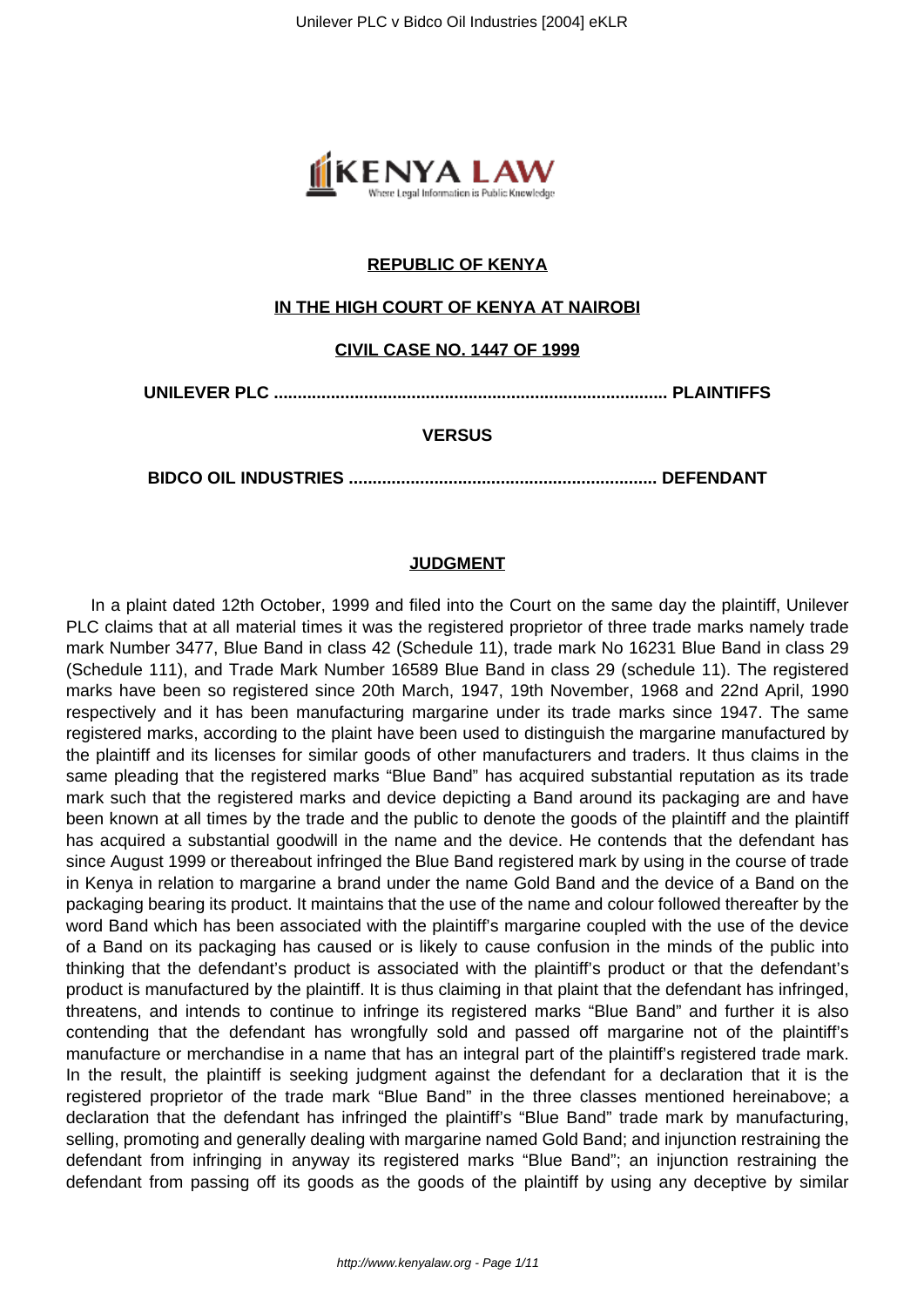shape, colour, configuration, overall design and general appearance and also from using a deceptively similar marks namely Gold Band or otherwise causing such goods to be passed off as plaintiff's goods; an injunction restraining defendant from manufacturing, importing, distributing, selling or offering for sale any margarine or other products bearing the name Gold Band or any other brand, mark or designation bearing a close resemblance thereto. The plaintiff is also seeking other orders and these are, first, an order for the delivery to the plaintiff, or destruction on oath, of all infringing "Gold Band" brand margarine within the defendants's possession, custody or power, which would otherwise offend the provisions of the injunction sought hereinabove; an order for the delivery of all documents relating to the manufacture, importation, purchase, sale, distribution or offering for sale of the Gold Band margarine which infringe the plaintiff's trade mark, and an order that the defendant discloses the names and addresses of all those who have supplied it with the same goods and all those to whom it has supplied the offending goods together with the sales and details of quantities so supplied and given thereof, and lastly, it is praying for judgment that an inquiry as to damages or alternatively at the plaintiff's option, an account of profits made by the defendant as a result of the infringement of the defendant's trade mark and an order of payment of any sums found due together with interest thereon at court rates. It is also praying for costs of the suit.

The defendant filed a statement of defence in which it denied the plaintiff's allegations and maintained that the margarine known as Bidco Gold Band is entirely dissimilar and different from the plaintiff's Blue Band and denied that the use of such words amounted to passing off or attempting to pass off. It also denied that its Bidco Gold Band infringes the plaintiff's registered marks "Blue Band" and lastly it denied that its use of the name Bidco Gold Band in connection with its margarine is calculated to lead or has in fact led to any deception or to the belief that its margarine is that of the plaintiff.

The plaintiff called five witnesses in support of its case. I will give a brief summary of the evidence of each of the same witness as I feel this may be important for the decision of the entire case before me.

PW 1, Rosemary Wandie was a seventeen year old school girl. She had been sent to the shop to buy Blue Band margarine but as she was in a hurry, she bought Gold Band margarine thinking it was a new margarine East Africa Industries had decided to make. She later wrote a letter to the company (East Africa Industries) seeking to know why the company had changed the name of their margarine and also why they had changed even the container. She wanted the company to let all know of the change so as to avoid any confusion. The letter to E A Industries was written on 12th June, 2000. In crossexamination, she stated that she bought the same Gold Band margarine thinking it was new margarine East African Industries had decided to make. She later wrote a letter to the company (East Africa Industries) seeking to know why the company had changed the name of their margarine and also why the company had changed even the container. She wanted the company to let all know of the change so as to avoid any confusion. The letter to E A Industries was written on  $12<sup>th</sup>$  June, 2000. In crossexamination, she stated that she bought the same Gold Band from a shop at Kula Mawe in Isiolo. She bought unga, eggs, Muchuzi mix, a packet of Omo and the Gold Band. She asked for Blue Band but was given Gold Band which she could read. She checked the label of he Gold Band and she was not confused as the label and colours were different. She described the colours of Blue Band and that of Gold Band as well as the labels of the tins. She admitted that the names of the two were also different. Although she did not know who the manufacturers of Gold Band were, she thought it was manufactured by EA Industries. She confirmed on seeing the photograph of Gold Band that it was the photograph of what was similar to what she bought and that it had the word Bidco on top of Gold Band. She did not check the name of the manufacturer and used the name on the Blue Band containers to write to EA industries. She however did not have the same container of Gold Band in court as her mother threw it away. She also did not have the receipt for the things she bought that day and she admitted that in her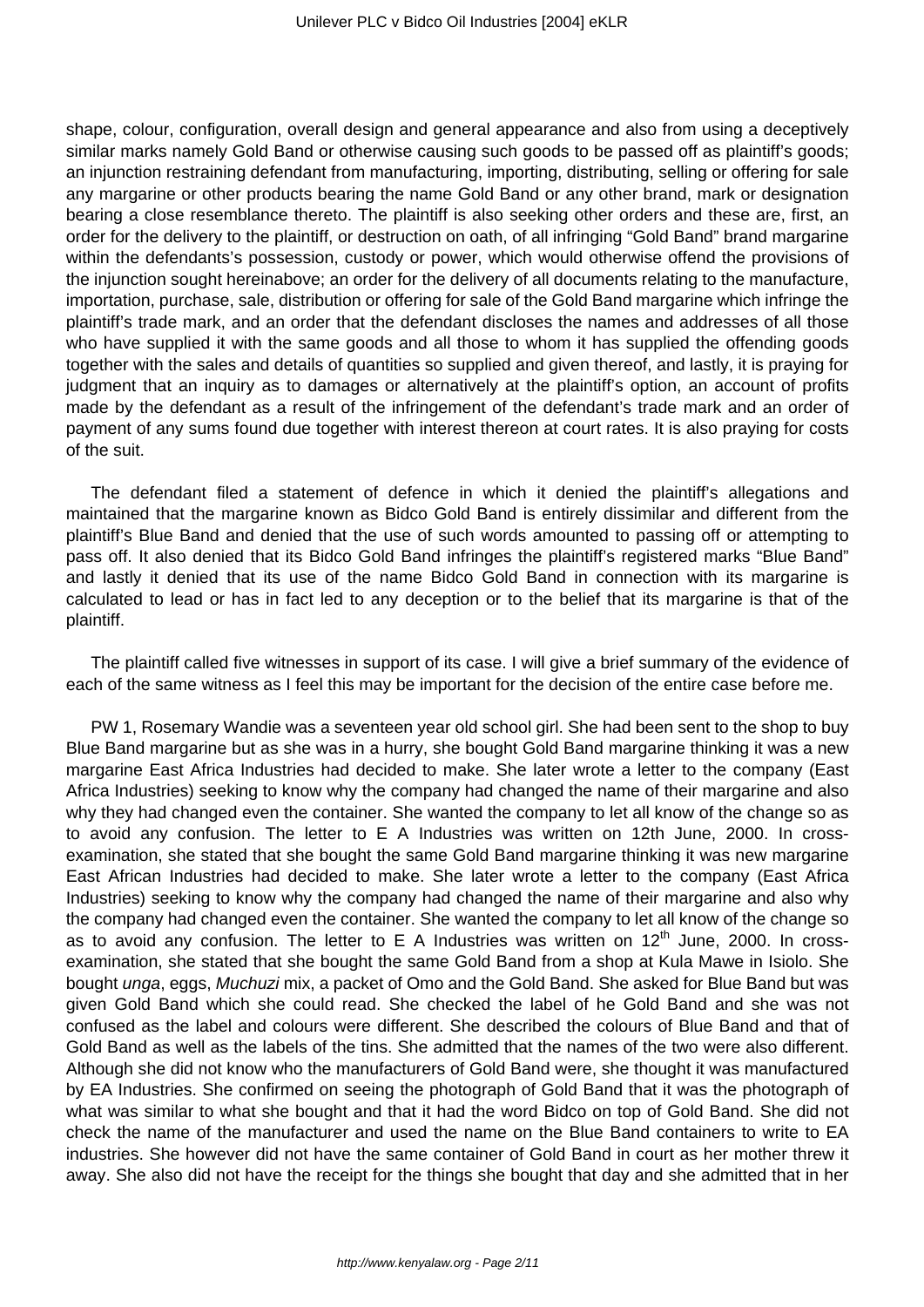letter she said she did not check the name on the container which prompted her to write the same letter. In re-examination she said that the shop from where she bought Gold Band does not normally issue receipts for goods bought from there.

Miriam Mohamed was the second plaintiff's witness. She lives at Kibera Olympic in Nairobi. She does small scale business and is a house wife. She knows product called Blue Band and has used it since she was born. She also knows product called Gold Band which she used once when she went to the shop and got confused. She saw it was Gold Band but she bought it on grounds that she wanted to see to what extent Blue Band had been improved as earlier on East Africa Industries had said they would improve Blue Band and so thought Gold Band was the improved Blue Band. She observed the difference between the two products when they were spreading Gold Band on bread. She noted Gold Band was chilly, hard and too much salty. She did nothing about it, but later researchers approached her and took her way. When shown picture of Blue Band and Gold Band containers (part of exhibit 1), she stated that the two pictures do not look the same. The words Gold Band confused her because she thought that that word "Gold " had been used in place of "Blue" as part of the improvement E A Industries had promised to carry out. In crossexamination she said that prior to her buying Gold Band, she had heard the name of Bidco Oil Refineries and she know what they were manufacturing for sale in the market particularly Chipsy which she had seen at the time she bought Gold Band she did not check the name of the manufacturer as she bought many things but later she checked and found that it was manufactured by Bidco and not by Unilever. According to her, the researchers approached her in the month of March, 2000, about the same time this case was filed. At that time when she bought Gold Band in February, 2000, Blue Band had not changed its colours as it had done at the time of hearing the case. The name Bidco Oil Refineries Ltd is written on the Gold Band container although the writings of the same are not pronounced. She also stated that the colours of Blue Band were changed in the year 2002 and that is when she saw advertisements about change. Shown the new Blue Band and its colours, and the Gold Band and its colours, she accepted that the two colours are not the same.

The third plaintiff's witness was Veronica Nyabera Osama. She was shown two Blue Band containers (one old type and one new) and Gold Band containers and she stated that she had seen all of them before but she had seen the old type container of Blue Band longest since she was born. She first saw Gold Band container in the year 2000. She went to Uchumi supermarket on Ngong Road to buy assorted things. She also wanted to buy Blue Band but she found the supermarket had brought Gold Band. She then bought two tins of Gold Band but when she went home and made tea, her husband was not happy with Gold Band Margarine, and her husband forced her to go and buy Blue Band margarine as he said Gold Band margarine was salty. She then wrote a letter of complaint to East Africa Industries as she knew that any product with the word "Band" was from East Africa Industries. On crossexamination she stated that she did not retain any copy of the letter she wrote to E A Industries. She wrote it in the month of March, 2000. She said the colours of Blue Band margarine container and that of Gold Band margarine container are not the same. She saw people from E A Industries on this matter in the year 2001 as she had explained in her letter to East Africa Industries on how to trace her. She recorded a statement with E A Industries in early 2001. At the end of her evidence she confirmed on seeing the pictures of Blue Band container and Gold Band container that the two pictures were different.

Margaret Mwaura, the forth plaintiff's witness is the change manager with the plaintiff. She was earlier on before January, 2002, the marketing manager with the plaintiff's company. She was mainly responsible for all food products. She was also in that capacity, responsible for marketing of Blue Band and Roiko. She was shown a number of exhibits which were promotional items and after describing each of them, she stated that in all of them the words, "Blue Band" is common. She also stated that "Blue Band" was registered and the label is also registered. The words "Blue Band" had been registered as a trade mark. She stated that the defendant had produced product called Gold Band since 1999, but the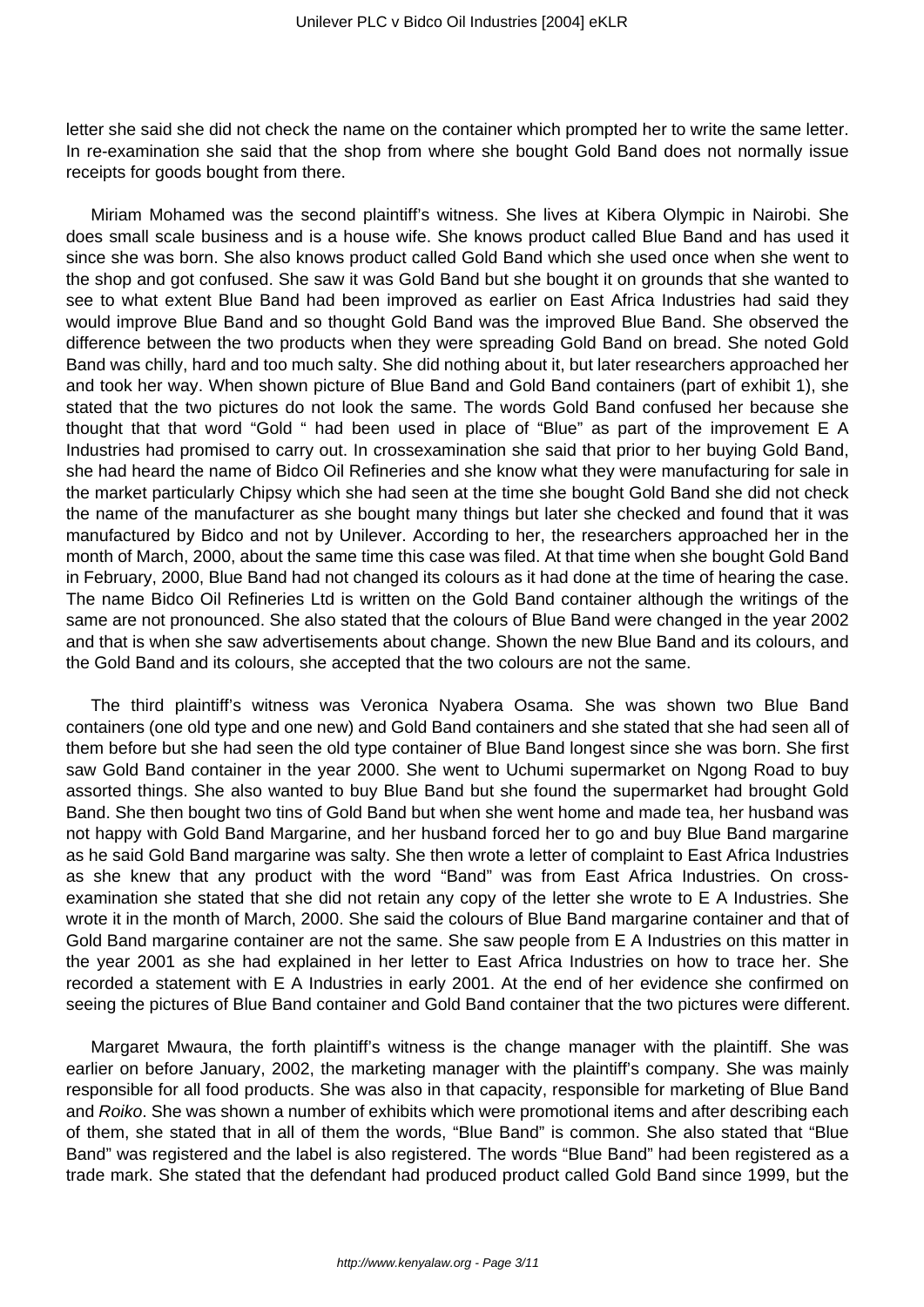defendant does not have a registered trade mark in that name. She then referred to the advertisement of Gold Band and maintained in her evidence that the advertisement of Gold Band does not contain the words "Blue Band" in them, nonetheless when she looks at the advertisement she sees colours of Blue Band in it. Blue Band was registered in 1947 and was launched in 1955, so that by the time Gold Band was launched in 1999, Blue Band had been in the market for 44 years. Although the packet of Blue Band and the packet of Gold Band do not look alike, when she sees the advertisement for the same, she realizes that the association of Band with colour is an association done by the plaintiff. The names Blue and Bandare Unilever creations and consumers may be led to believe that there is an association between whoever uses the names with Unilever. She added that the plaintiff was not objecting to the way the product looks, but was objecting to the use of the word Gold Band in association with Blue Band. The plaintiff, according to this witness feels the use of the word "Gold Band" can mislead consumers into thinking that it is associated with Blue Band. The word Band has no association with margarine, the product which the two litigants are selling. She referred to radio advertisement which says "Go, Go, Go for Gold" which does not refer to Bidco.

In cross-examination, she was shown Blue Band margarine container and Gold Band container and she confirmed that on the Blue Band margarine container, what is written is "Energy to Grow" whereas in the Gold band what is written is "Nature's Best is only Better" and these were not similar. She also stated that colours were quite different. However, they were of the same weight, but shapes of the two containers were also different. Names were distinct, but they shares common name of "Band". "Band" can be a colour. The name Gold Band is surrounded by a circle on top of it whereas the name Blue Band is surrounded with colour blue. The packaging yellowish and blue was changed in July 2001 and the plaintiff now has moved to new type – which is a light yellow and distinct blue colour which are not similar to Gold Band. Blue Band has now a blue top which Gold Band does not have. The plaintiff, according to this witness, lost some shares to Gold Band because of Gold Bands's entry into the market using the word Band similar to the plaintiff's word Band. She however, stated further that there is no proprietory right on the word "Band". The plaintiff lost about 2% to 3% of the market. Loss at 2% translates to Ksh 40,000,000/=. She argued that after the plaintiff changed its colour, it was the plaintiff that got closer to the defendants colours. The plaintiff changed the colour because, it is an international company and its colours have to look alike internationally.

The last plaintiff's witness was Frederick Onyango. He works with Steadman and Associates, which is a monitoring company. They listen to radio stations in Kenya and record all the advertisements. He is an advertisement recorder. The plaintiff and the defendant are their clients. In 1998, he recorded advertisement in relation to Blue Band and Gold Band products and took the Gold Band recording to the plaintiff and the defendant. He produced as exhibit the tapes that he made. When crossexamined, he said he made the recording in 1999 but he could not remember the date he made the same recording.

The defendant called one witness. Subra Manian Raman who was the Team leader in charge of administration at Bidco Oil Refineries Ltd (the defendant). They manufacture Bidco Gold Band amongst several other products. Bidco Gold is a margarine. On being shown different containers, he said Blue Band is manufactured by the plaintiff while Gold Band is manufactured by the defendant. He said these two, Blue Band and Gold Band, are not the only products with the word margarine on them. He showed the court another container with the word "Yellow Band Margarine" which he said was being manufactured by KAPA oil Refineries. He was not certain whether "Yellow Band Margarine" was still in the market but the trade mark was registered by KAPA Refineries as No 26018. He said that since the defendant started manufacturing "Gold Band" it had not received any complaint about the quality of their product. It has not received any complaint about the "get up". The colours of the two products, Blue Band and Gold Band are different according to this witness. The defendant has not received any complaint on infringement of the trade mark.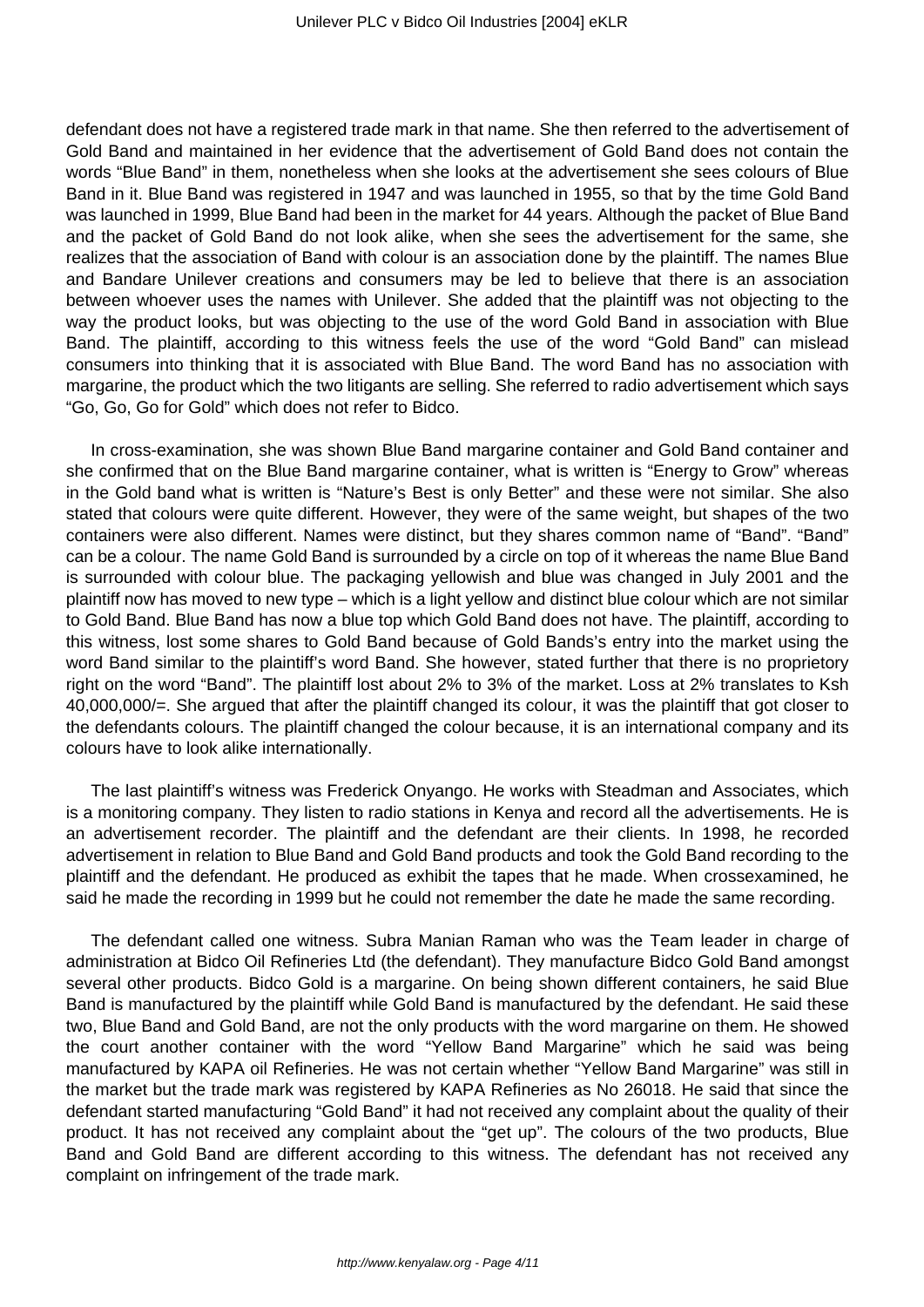On cross-examination, he said an application for registration of the defendant's Gold Band trade mark was made. The plaintiff objected and the mater is still pending before the Registrar of Trade marks, so that "Gold Band" has not been registered as a trade mark. The word "Band" is common to both Blue Band and Gold Band. The word "Band" is a ring. Itcan also mean music word. Mixing products for margarine is called banding, but the word banding is not confined to mixing ingredients of margarine only. The defendant launched its product in 1999, but he did not know when Blue Band was first launched in the country, but from 1947 when the plaintiff claims to have launched its product to 1999 when the defendant launched its product, is 52 years and he was not certain whether any margarine had been around during the period of 52 years.

The above is a summary of the evidence that was adduced in this case.

There were several exhibits that were produced by the witnesses and I have considered them as well as they were indeed part of the evidence adduced in the case.

I have thoroughly perused the entire file and whereas I note that there is summons of directions filed in the file and that at one time a date was fixed for directions, there is nothing in the file to indicate that directions were given in the case and in particular , there is no evidence that issues were framed by the litigants nor that the parties agreed on the same issues. I will in the circumstances consider the case upon the issues that have arisen from the pleadings before me, the evidence adduced at the trial, the submissions by the learned counsel and the law applicable.

Although the defendant in its defence at paragraph 2 says it makes no admission of the plaintiff's allegations that the plaintiff is and was at all material times the registered proprietor of the trade mark "Blue Band" in different classes as stated at paragraph 3 of the plaint filed by the plaintiff, during the hearing of the case it was not disputed that the plaintiff is indeed the registered proprietor of trade marks "Blue Band". It is also not in dispute that these registered trade marks were at all material times valid. Even if this was in dispute, the evidence provided backed by exhibits availed would and do satisfy me that the plaintiff does hold the trade mark of "Blue Band" as no evidence has been adduced by the defendant to challenge the same.

In law, a proprietor of trade mark enjoys certain protection and section 7 of the Trade Marks Act chapter 506 Laws of Kenya states clearly what these protections are. It states as follows:

"7. Subject to the provisions of this section and section 10 and 22, the registration (whether before or after 1<sup>st</sup> January 1957) of a person in part A of the register as proprietor of a trade mark if valid gives to that person the exclusive right to the use of the trade mark in relation to the goods or in connection with the provision of any service and without prejudice to the generality of the foregoing that right is infringed by any person who, not being the proprietor of the trade mark or a registered user thereof using by way of permitted use, uses a mark identical with or so nearly resembling it as to be likely to deceive or cause confusion in the cause of trade or in connection with the provision of any services in respect of which it is registered, and in such manner as to render the use of the mark likely to:

(a) be taken either as being used as a trade mark;

(b) be taken in a case in which the use is upon the goods or in physical relation thereto or in an advertising circular or other advertisement issued to the public, as importing a reference to some person having the right either as proprietor or as registered user to use the trade mark or goods with which such person is connected in the course of trade".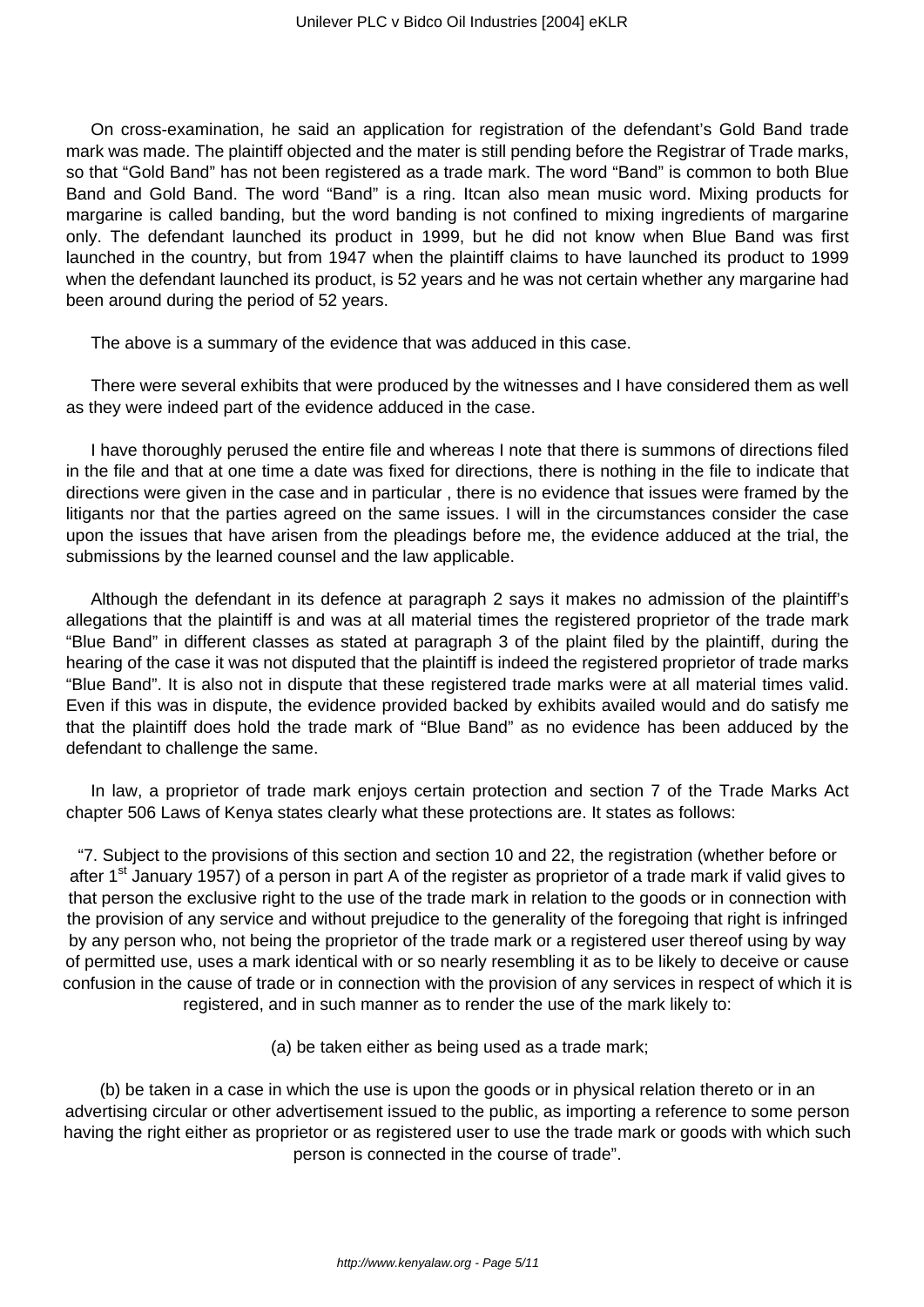Thus, as the plaintiff is the registered proprietor of the trade mark "Blue Band", the same registration gives it the exclusive right to use the same trade mark in relation to margarine and anybody else who uses a mark identical with or so nearly resembling the same trade marks "Blue Band" as to likely to deceive or cause confusion in the cause of trade or in connection with the provision of any services in respect of which it is registered, and in such manner as to render the use of the mark likely to:

(a) be taken either as being used as a trade mark;

(b) be taken in a case in which the use is upon the goods or in physical relation thereto or in an advertising circular or other advertisement issued to the public, as importing a reference to some person having the right either as proprietor or as registered user to use the trade mark or goods with which such person is connected in the course of trade.".

Thus, as the plaintiff is the registered proprietor of the trade mark "Blue Band", the same registration gives it the exclusive right to use the same trade mark in relation to margarine and anybody else who uses a mark identical with or so nearly resembling the same trade marks "Blue Band" as to be likely to deceive or cause confusion in the cause of trade in margarine would be stopped by law from doing so.

In this case the defendant also manufactures margarine and the plaintiff alleges that the defendant's use of the words "Gold Band" in its margarine containers infringes its trade mark of "Blue Band" in that the word "Band" has been used by the plaintiff for many years (to be precise for over 50 years) and is a fancy word unconnected with the product margarine and so the defendant in using the word "Band" in its containers of margarine is creating confusion or is likely to create confusion in the trade. The defendant on the other hand maintains that its get-up on its containers is different and the words used in its containers are "Bidco Gold Band" which are not the same as the words "Blue Band" and in any case there can be no property in colour or in name. In short the defendant's stand is that none can be confused by its use of the words "Bidco Gold Band" in its products and so there is no confusion or likely confusion to be caused by either the get-up or the words on the defendant's products.

It does not appear to me that there is any dispute on the question of passing off. Mr Ochieng, the then learned counsel for the plaintiff did in his submission before Hon Justice Hewitt on the application for injunction state as follows:

"Get – up is not in issue by which I mean "get-up" is not confusing".

This was a remark made and recorded in the file and is part of the record. I cannot ignore it as I believe in a final judgment, the entire file must be considered. Even if I were minded to ignore it, it is still clear from the evidence before me that the plaintiff does not dispute the get-up on the containers of Gold Band margarine. PW 1 in her evidence said in crossexaminationthat she bought Gold Band although she had gone to the shop to buy Blue Band. She said further that she checked label and saw Gold Band, and that:

"I know the colour of Blue Band. Lid is yellow, container is white with blue stamp at the middle. Gold Band had a cream colour with a Goldish ring on the side of it. When I was given the tin, I saw immediately that the colours were different. I checked the label which was written "Gold Band". I was not confused and did not think of anything else."

and when shown a photograph of Gold Band margarine she said:

"This is what I bought. It has words "Bidco" on top of "Gold Band."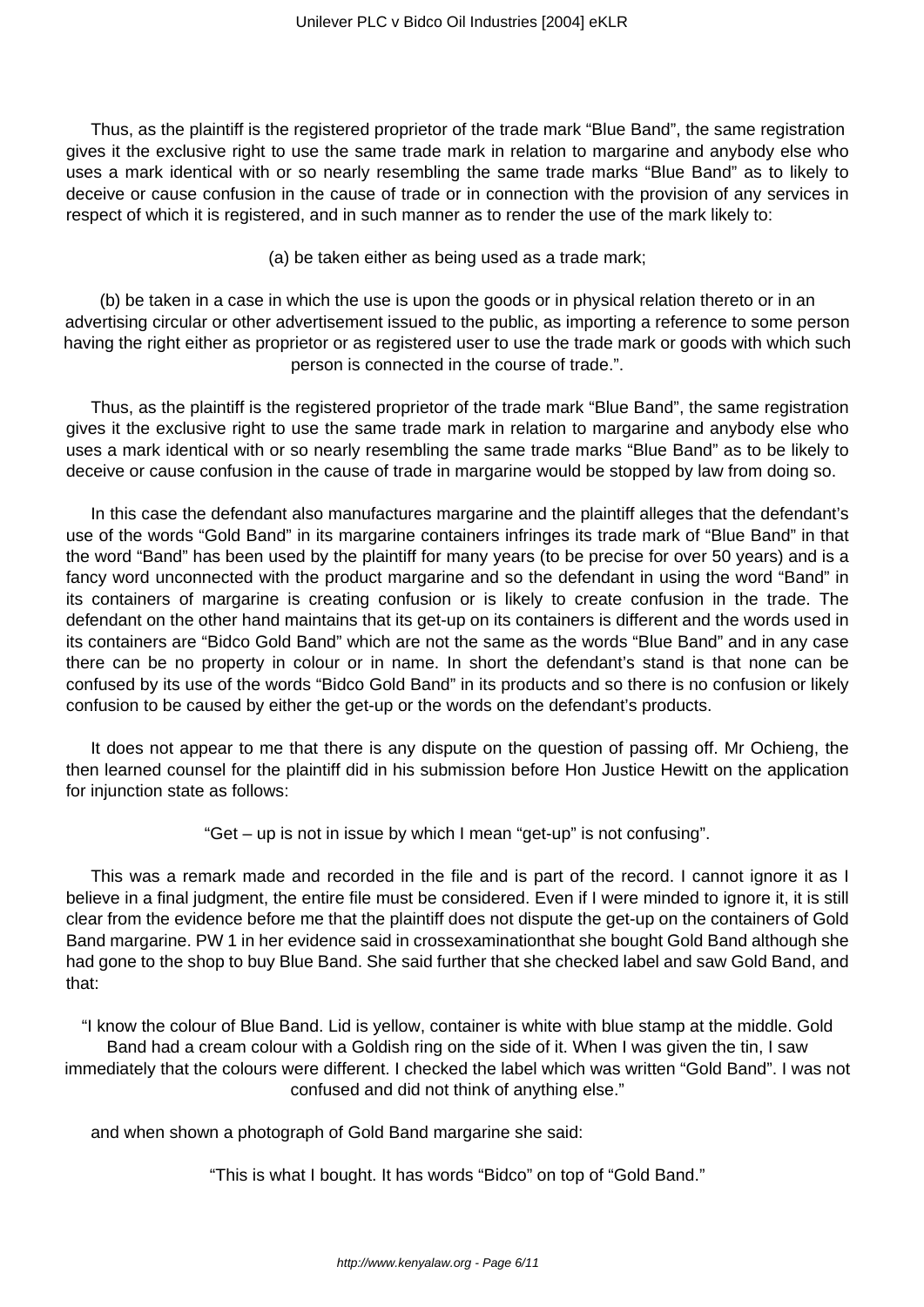PW 2 also stated when shown pictures of Blue Band and Gold Band in her evidence in chief:

"I am familiar with the picture. It is Blue Band. I now see the product pictured here at page 3 – Document No

3. It is Gold Band. The two pictures do not look the same."

And in cross examination she said *inter alia*;

"The names are different. One is Gold Band and the other Blue Band Margarine."

And stated further:

"The colours of the new Blue Band are not the same as the Gold Band colours."

In the same vein, when PW 3 was shown pictures 2 and 3 in exhibit 1 she readily said in crossexamination that picture 2 is that of Blue Band and picture 3 is of Gold Band and said:

## "colours are not the same".

The effect of this evidence adduced from the ordinary members of the society who were called by the plaintiff as witnesses is that the get-up of Gold Band containers was not in any way confusing as the colours were clearly different and the names were also different. I also had the opportunity to see the exhibits in Court and I do agree that there can be no dispute as to passing off as the two products are in my mind different in colour appearance and in the wording except that the word "Band" is used in both. I do find therefore that the defendant cannot be found liable in tort of passing off.

That leaves the main bone of contention between the parties to be one and that is whether or not the plaintiff's trade mark Blue Band is infringed. As I have stated above, the plaintiff's contention is that its trade mark "Blue Band" is infringed in that the word "Band" which forms 50 % of its trademark has been used by the defendant and that has caused confusion or is likely to cause confusion. It maintains, again as I have stated above, that that word "Band" has been used by it for so long that its business in margarine has been associated with it and that as the word "Band" is not descriptive of its product but is a fancy word, its use by the defendant could have only been motivated by the urge to pass its goods as that of the plaintiff and hence an infringement of the plaintiff's trade mark.

The law on infringement of trade marks is now well settled. I will refer to two cases which in my mind set out the general proposition of law applicable to a case such as this case such as this case before me. First is the case of Ektiebolaget Johnkoping - Vulcan Indstricksfabriksaktie Bolag v East Africa March Co Ltd (1964) to which I was referred by both parties. It was a High Court decision and although of persuasive authority only, I do feel it sums up the law particularly as regards the case before me for it deals with a case where the words used, ie "The Ship" and "The Steamship", were words that were not in themselves, in ordinary language descriptive of the product which were matches, like in this case where the word complained of ie Band is not descriptive of the product which is margarine. In that case Udo Udome CJ stated at various places as follows:

"As a general proposition of law, I think I am right in stating that the burden of satisfying the court that there has been an infringement of its trade mark is on the plaintiff company. It is for the plaintiff company to prove that there is a resemblance between the two marks and that such resemblance is deceptive. It is also a well established principle of law that it is the duty of the judge to decide whether the trade mark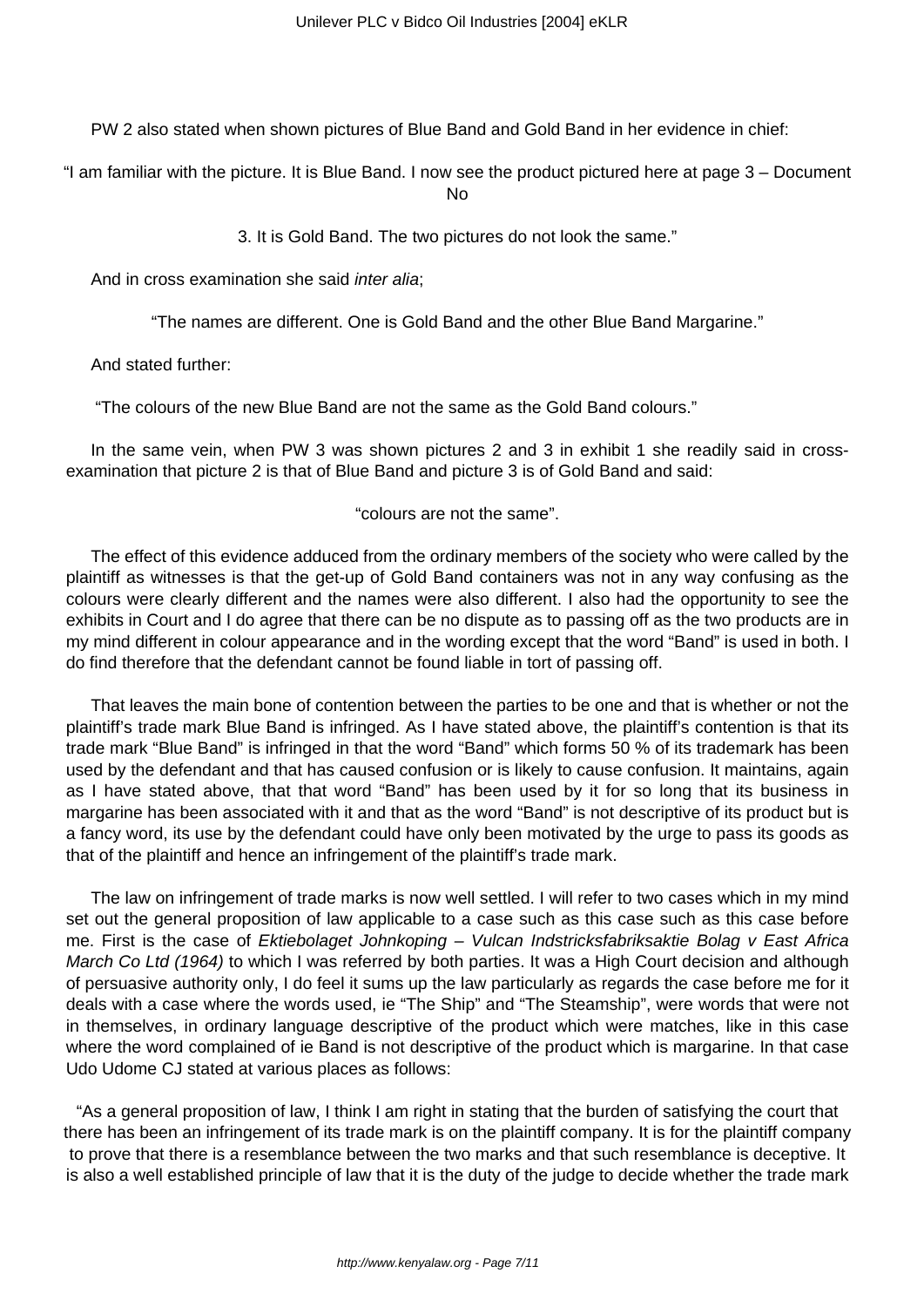complained of does so nearly resemble the registered trade mark as to be likely to deceive or cause confusion in the minds of the public. From that duty the judge cannot abdicate."

What the trial judge upon whose shoulder the decision as to whether or not a trade mark complained of does so nearly resemble the registered trademark as to be likely to deceive or cause confusion in the minds of the public is to look for in such a decision is stated in the same case by the same learned judge at page 69 of the report. He says:

"In case of this kind the principle upon which relief is given by the Court is that a man cannot offer his goods for sale representing them to be the goods or manufacture of a rival trader; and such representation might take the form of the use of the same or similar trade mark or brand, which is the substance of the complainant in that case. To constitute such a representation it is not necessary that the trademark complained of should be absolutely identical with or resemble too close the mark or brand sought to be represented in every material particular.

As we said by Lord Cranworth LC in Seico v Prevezende (5) (1 Ch App At P 196);

"What degree of resemblance is necessary from the nature of things, is a matter incapable of definition a priori. All that Courts of justice can do is to say that no trader can adopt a trade mark so resembling that of a rival, as that ordinary purchasers purchasing with ordinary caution, are likely to be misled. It would be a mistake, however, to suppose that the resemblance must be such as would deceive persons who should see the two marks placed side by side. If a purchaser looking at the article offered to him would naturally be led, from the mark impressed on it, to suppose it to be the product of the rival manufacturer, and purchase it in that belief, the Court considers the use of such a mark to be fraudulent."

The second case I will refer to is the case of Coca-Cola Company of Canada, Limited v Pepsi-Cola Company of Canada, Limited [1942] KBD 615 where the Privy Council stated at page 616 as follows:

"The actual question for decision in the present case may, therefore, in the light of the above definition be stated thus; does the mark used by the defendant so resemble the plaintiff's registered mark or so clearly suggest the idea conveyed by it, that its use is likely to cause dealers in the users of nonalcoholic beverages to infer that the plaintiff assumed responsibility for the character or quality or place of origin of Pepsi-cola."

In the case before me, the product was margarine but from the submissions put forward by Mr Ochieng, the then learned counsel for the plaintiff, I got the feeling as I have stated above that having considered that the plaintiff had no complaint against the get-up, the plaintiff's problem was that the use of the word Band in its packages could mislead purchasers into believing that the plaintiff was the origin of the product Gold Band and to that extent, the plaintiff's trade mark was or would be infringed.

I have seen all the exhibits that were produced in this case, and I have considered them. I have also considered the evidence of the relevant witnesses on the question of whether or not they were confused by the use of the word "Band" in the defendant's package. PW 1 says in her first story that she was sent to buy Blue Band margarine, but she bought "Gold Band" because on that day she was in a hurry. Later in that same evidence in chief she said that when she went to the shop she asked for Blue Band Margarine but the shopkeeper gave her a container on which was written Gold Band and she though it was a new margarine the company had decided to make and she decided to buy it. In crossexamination, however, she gave a third version of her story and this time she said:

"On that day I bought *unga*, Eggs, muchuzi mix and a packet of Omo, and that Gold Band and Bread. I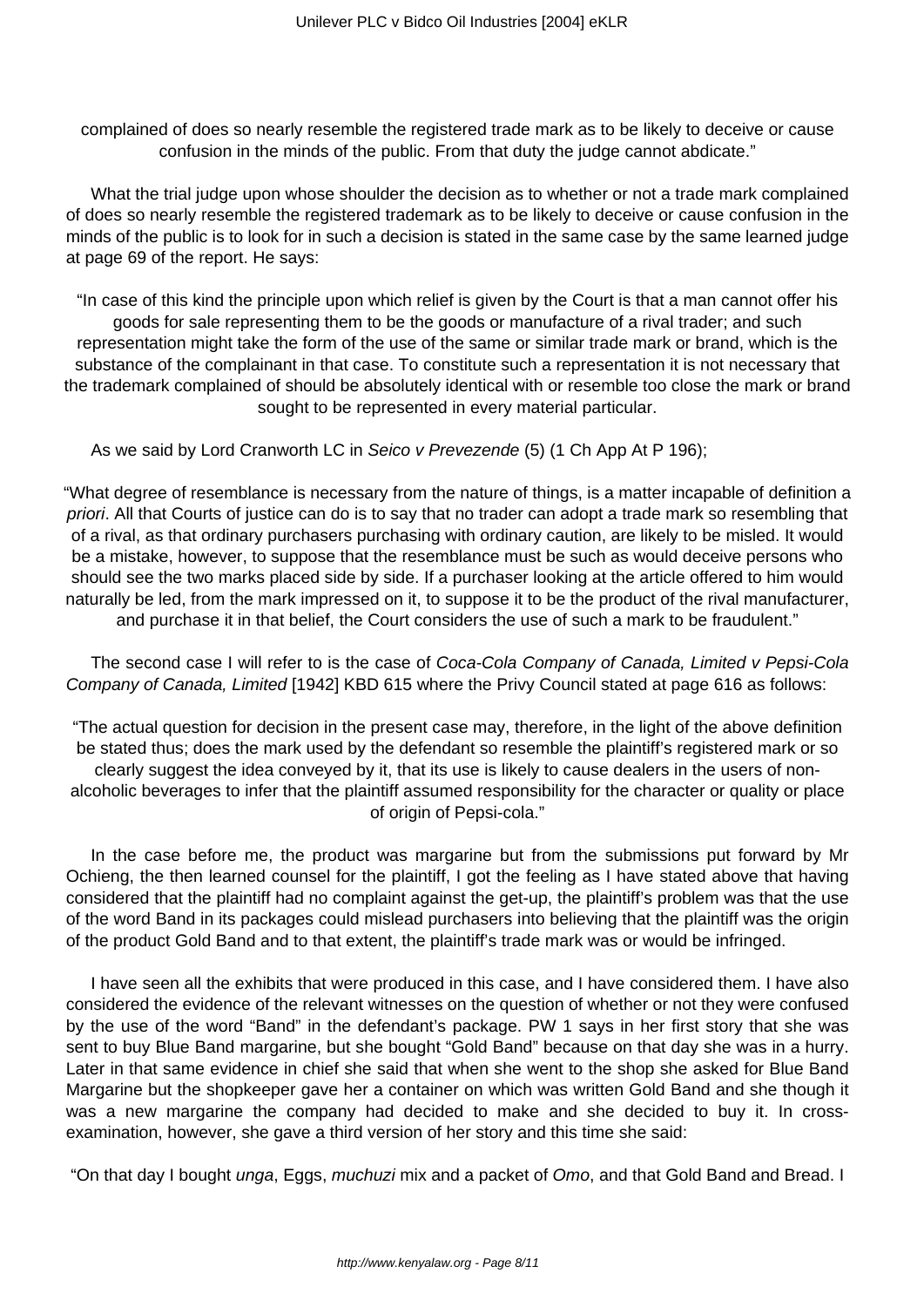asked for Blue Band and he gave me Gold Band. I could read it. I checked label and saw Gold Band. I asked shopkeeper and he told me in Kiswahili. "Hii ni Blue Band Mpya wamebadilisha Jina kama vile Omo."

And as if that was not enough, twelve days later in her letter to the sales manager EA Industries dated 12th June, 2000, she stated that when her mother asked her as to why she bought "the new brand of margarine" she told her mother:

"Mother, it wasn't my choice, I only asked for Blue Band, Sorry I didn't check the label in the container.

It is obvious to me that all these versions as to why she bought Gold Band instead of Blue Band cannot be true. I do agree with Mr Billing, learned counsel for the defendant, that this witness was not telling the Court the whole truth and much as I would not call her a liar as such, I do not think she was a reliable witness upon whose evidence one can rely for decisions. In any case she was not confused by the word "Band" on Gold Band container. At least she has not stated so. Her first version is that she bought Gold Band because on that day she was in a hurry and not because she was confused by the existence of the word Band on the container. Her second version is that she asked for Blue Band but when she was given Gold Band, she bought it because she thought it was a new margarine the company had decided to make. She knew only two well that it was a different container and she did not state as to why she thought it was a new product the plaintiff had decided to make. She had no reason to be confused. The third version is clearly a confusion brought about by the shopkeeper and not by the existence of the word "Band". She says she saw the label, appreciated the difference and asked the shopkeeper and it was on the strength of the shopkeeper's story that she bought the product. That is not confusion caused by the label or by package. In any event, I do agree again with Mr Billing, learned counsel for the defendant that that statement attributed to the shopkeeper was in itself hearsay evidence and was not admissible as the maker of it was not called to be crossexamined on its authenticity or otherwise. Thus, PW 1's evidence as to whether the use of the word "Band" on the defendant's package caused or was likely to cause confusion in the minds of the reasonable members of the public properly exercising their minds is not of any help to me first because, PW 1 is in my humble opinion not a reliable witness and secondly because even if I were to accept her evidence, still it does not reveal that she was confused by the words complained of and lastly, because in any event part of her evidence was hearsay and inadmissible in law. In any case, notwithstanding all the above, she stated in cross examination that she was not confused and I have reproduced the relevant parts of her evidence to that effect hereinabove, when I was considering whether or not passing off was in dispute.

PW 2 also stated in her evidence that she saw Gold Band but bought it on the strength that she thought it was an improved make of Blue Band because the plaintiff had said earlier that East Africa Industries would improve Blue Band, and so she thought it was an improved make and she wanted to know how far Blue Band had been improved. What created confusion in the mind of this witness is the fact that according to her, East Africa Industries had said earlier that they would improve Blue Band product and so when she saw Gold Band, she knew it was Gold Band but she thought it was an improved Blue Band but was a different product called Gold Band. It was until the researchers from the plaintiff's company visited her house that she was taken to go and record a statement on the matter. Secondly, this witness said in evidence that she was approached by researchers in March 2000. That was not correct, but this witness was clearly in my mind a witness obtained by researchers after the case had been filed on 12th October, 199 and her evidence therefore requires careful scrutiny before I can rely on it. (See Akt Jonk-Vulcan case above at page 66). After careful scrutiny of her evidence however, she also does not testify that the word "Band" confused her. She in fact stated in her evidence that the names of the two products are different and she admitted that the name of the manufacturer of Gold Band Margarine is there on the container but it is in small writing. She accepted that the name Bidco was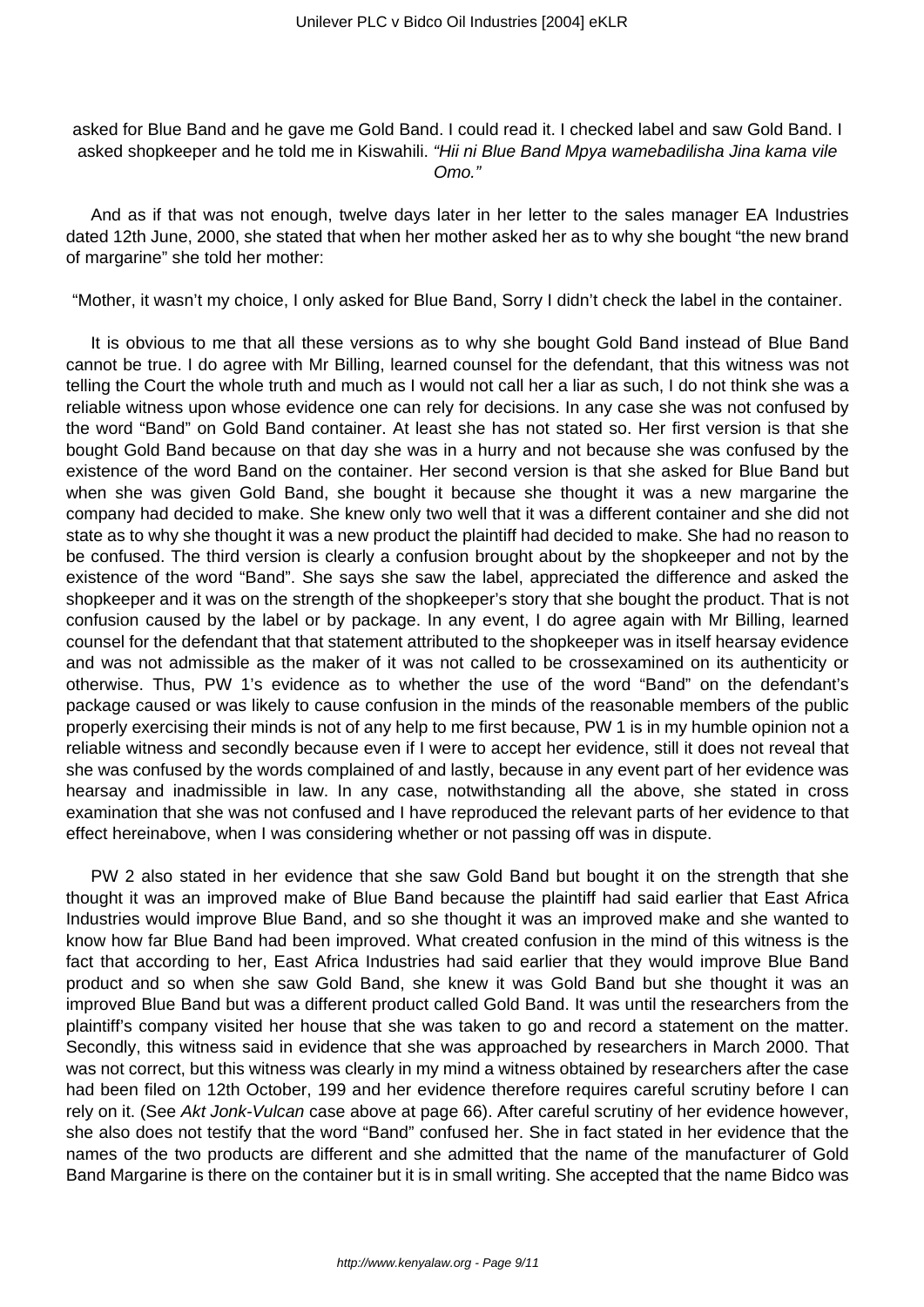written on top of the container and at the sides of the same tin of Gold Band margarine whereas on the Blue Band container no name was written. She also said that Blue Band colours had changed and the colours of the new Blue Band are not the same as the colours of Gold Band. I find it difficult to appreciate any confusion in the mind of this witness created by the use of the word "Band".

PW 3 identified different pictures shown to him during his crossexamination and said the picture of Blue Band was different from that of Gold band. When she went to Uchumi to buy Blue Band, she bought Gold Band knowing that it was different from Blue Band but she thought it was an improvement. The get-up did not confuse her and the use of the word "Band" also did not confuse him. The other two witnesses were an employee of the plaintiff company and an employee of a monitoring company who took tapes of advertisement. These were, for purposes of this case, not members of the public.

The three witnesses representing the public, ie PW 2 & PW 3 have not satisfied me that the use of the words "Gold Band" confused them and led them into buying the defendant's product believing it was the plaintiff's product.

I have also seen the exhibit – ie the packaging containers of old Blue Band, new Blue Band and Gold Band. I have considered the plaintiff's arguments that the word "Band" has been associated with plaintiff's product and that as it is a fancy name, not describing the product, the legal proposal that there is no property in a name or in colour cannot apply to it. I have also considered its further argument and evidence of PW 4 that 50% of the plaintiff's trade marks. The trade mark which is registered in the name of the plaintiff and which must be protected is "Blue Band" and not "Band". The word Band on its own is not protected and is not a trade mark. It is the combination of the words "Blue Band" that is a trade mark. That being so, can there be a property in the word "Band" capable of being protected. In my mind the answer must be no. The trade mark which can be infringed is "Blue Band" and not the word Band The learned counsel for the plaintiff argues that as part of the words "Blue Band" which is a registered trade mark has been infringed and as the word "Band" is a fancy word not descriptive of the product margarine there is infringement of the trade mark and there is a real probability of confusion. He has supported that argument with the decision of Crawshaw, JA in the case of Parke Davies & Co Ltd V Opa Pharmacy Ltd [1961] EA 556. However, for some reason, he did not in his submission refer me to the first holding in that case. That holding states as follows:

"(i) Since the first two syllables in the trade name used by each of the parties were identical and there were\resemblances in the containers there was a real possibility of confusion and the appellant company was entitled to an injunction."

It will be readily noted that in that case injunction was granted not only because the first two syllables in the trade names represented to the public that their goods are the goods of the plaintiff. I also hold that there is no satisfactory proof that the same words "Gold Band" or "Bidco Gold Band" so nearly resemble the registered trade mark of the plaintiff's products as to be likely to deceive or cause confusion in the minds of the public. The plaintiff's suit fails and is accordingly dismissed with costs to the defendant. Orders accordingly.

## **Dated and Delivered at Nairobi this 4th day of February 2004.**

## **J.W.ONYANGO OTIENO**

**JUDGE**